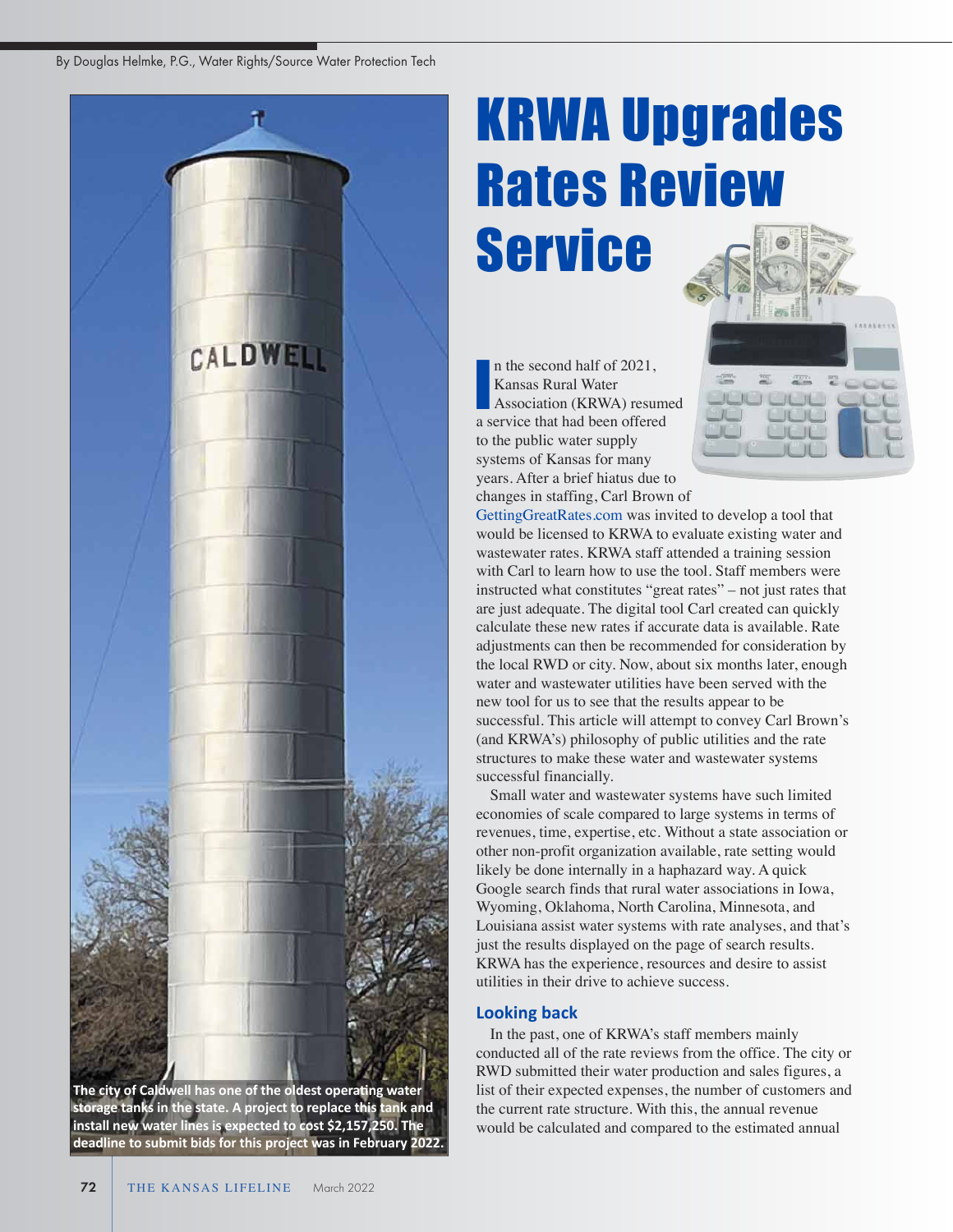expenditures. If the estimated expenses were greater than the revenue expected to be generated by the monthly minimum and water sales, an evaluation would be made to determine how much more revenue could be generated with various increases of either or both of the monthly minimum or the cost per thousand gallons. There were also attempts to confirm that the new rates were adequate to satisfy any required Debt Service Coverage Ratio (DSCR).

With the results of the various rate review evaluations, comparisons with the existing rates and expected revenues would then be made. A recommendation from KRWA was included in a letter listing the options for the utility to meet the expected future expenses and DSCR requirements. There were cases where it was recommended that rates might be reduced or that outstanding debt be reviewed for possible refinancing to reduce debt service. It appears that in 2008, a streamlined rate calculation tool was developed to calculate rates, which helped provide more of these evaluations. Sometimes, the tool used to calculate rates was given to the water and wastewater systems to do their own determinations of their expected expenses to generate their rates in future years.

## **Looking forward**

KRWA now uses a more sophisticated template to determine fair and adequate rates. With training by Carl Brown, KRWA staff can provide better rate analyses for all utilities and hopefully get great results for most of them.

KRWA wasn't nearly operating at the standard of the old clichè, garbage in  $=$ garbage out, but using any digital tool without any human understanding of the water and wastewater systems, their customers and the numbers will not provide great results. Questions must be asked about affordability, water loss, debt, reserves, age and condition of the infrastructure, etc.

One of the philosophies that KRWA uses in its recommendations is that the



**With state and federal grants totaling \$1,104,000 and a USDA loan of \$397,000, the city of Turon constructed a new elevated storage tank in 2020. It removed the previously existing tank that served the city for more than 100 years. In 2016, the city replaced all of the water lines, etc., under the KAN STEP program which relied on many hours of volunteer labor with KRWA assistance.**

inclusion of a quantity of water in the monthly minimum charge is inherently unfair to customers who can least afford it. To explain why the inclusion of the water in the monthly minimum is undesirable, an understanding of its purpose is needed. While no one answer fits all systems, it's most likely that it was politically more palatable to set a monthly minimum that included some water than a monthly minimum without water. That way, the customer could feel like they were getting something for their minimum payment. What is the real purpose of the monthly minimum charge? It's to cover the system's fixed costs like debt, salaries, postage, basic infrastructure, etc. When a minimum quantity of water is included with the monthly minimum, those customers who don't use all of the water included in the monthly minimum are subsidizing the users

who use more than the minimum. Who are those customers? Most likely, they are those who live alone and are probably widowed and elderly. They probably make up a small percentage of the customers and their payments for water not used probably don't amount to much of the total revenue anyway. So, when new rates are under consideration, KRWA encourages the owners to consider those likely longtime customers of the water system and quit making them subsidize those who use more than the water included in the monthly minimum.

If the monthly minimum covers the fixed costs of operating the water system, then the unit charge (commonly called the cost per 1,000 gallons) should pay for the costs to produce and distribute water. The cost of electricity to pump water, to inject disinfectant and light well houses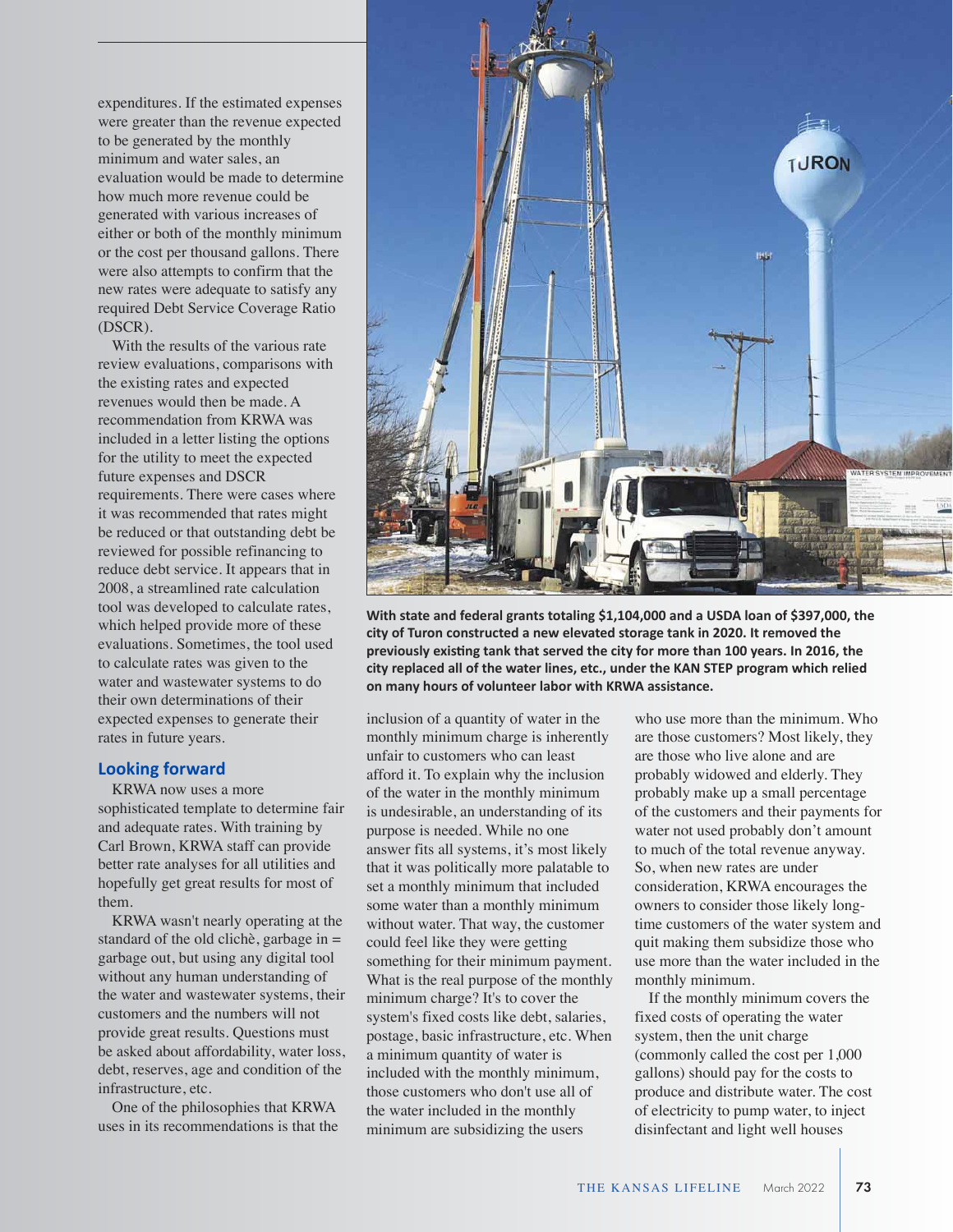should be paid by the unit charge. Costs of propane or natural gas to heat well houses are included here. The cost of chlorine and other treatment chemicals should be included. Don't forget the Clean Drinking Water and Water Protection Fees. Those should also be included. If some or all of the water is purchased from another system, those costs are included in the unit charge. Carl Brown has learned through his rate analysis career that most small to medium-sized water systems have roughly a 50 - 50 split of fixed costs and water production costs. His rate analysis tool attempts to provide water rates that reflect that ratio.

### **The new tool**

The water rate tool we're now using appears to work very well with reviewing the adequacy of existing or suggestions for adjustment. With a little more than a basic understanding of spreadsheet formulas, we can "tweak" the tool to show a 50 - 50 balance when one or two expenses are on either the low or high side. Suppose the city

council or RWD board of directors believes the monthly minimum can't go higher than the current value. In that case, we can show a higher unit cost to continue meeting the overall expenses, assuming water demand does not decrease. All of these various scenarios can be provided to the system for their consideration, with a concise and robust explanation.

Some water systems have asked KRWA to calculate the necessary water rates that will be necessary to pay for the debt of proposed capital improvement projects, in addition to the existing expenses. Even though construction and material costs are

**Do your system administrators or board/council members make it an annual agenda item to review the operating margins from prior years?** 



Municipal Services • Distribution Systems • Water Storage Systems Water Well Design • Computer Hydraulic Models Pumping Systems • Sewer Collection Systems • Treatment Facilities Streets and Roads • Drainage Design • Rural Water Districts Landscape Architecture Services • Land Development Services

**ENGINEERING SERVICES MECHANICAL | ELECTRICAL | STRUCTURAL | CIVIL** FIELD SERVICES INSPECTION | TESTING | SURVEY | GEOTECHNICAL Learn more at www.pec1.com

KANSAS LOCATIONS WICHITA, TOPEKA, LAWRENCE, PITTSBURG

increasing at a faster rate than in the recent past, these systems report that they are still moving forward with their identified needs.

Because of the procedures we're following, KRWA has taught water systems Carl Brown's philosophy of fairness and the need to save funds for future expected and unexpected expenses. We've seen first-hand the importance of regular confirmation of customer-reported meter readings and the importance of saving some revenue for future projects such as replacement wells and lagoon dredging. For most water and wastewater systems, the rate analyses have suggested rates that aren't much higher than the current rates already in place.

#### **Request a review**

Is your water or wastewater system generating enough revenue to pay all current and future expenses? Have you forgotten the last time water rates were adjusted? Do your system administrators or board/council members make it an annual agenda item to review the operating margins from prior years? Maybe it's time to ask KRWA to analyze the rates and suggest new rates that may be fairer for your customers to help everyone succeed.

Attendees at the 2022 KRWA Conference and Exhibition can hear Carl Brown and Arnie Bhowmick speak about the importance of fair and adequate water rates and asset management at the pre-conference session on Tuesday, March 29, 2022. KRWA welcomes your telephone call or your e-mail request for a rate analysis. Call us at 785/336-3760 or write to krwa@krwa.net.

*Douglas S. Helmke has been the Water Rights Tech at KRWA since June 2000, and also a Wellhead / Sourcewater Protection Tech since 2003. He holds professional geologist certification in Kansas* 



*and Missouri. Doug received a bachelor degree in geology from Kansas State University.*